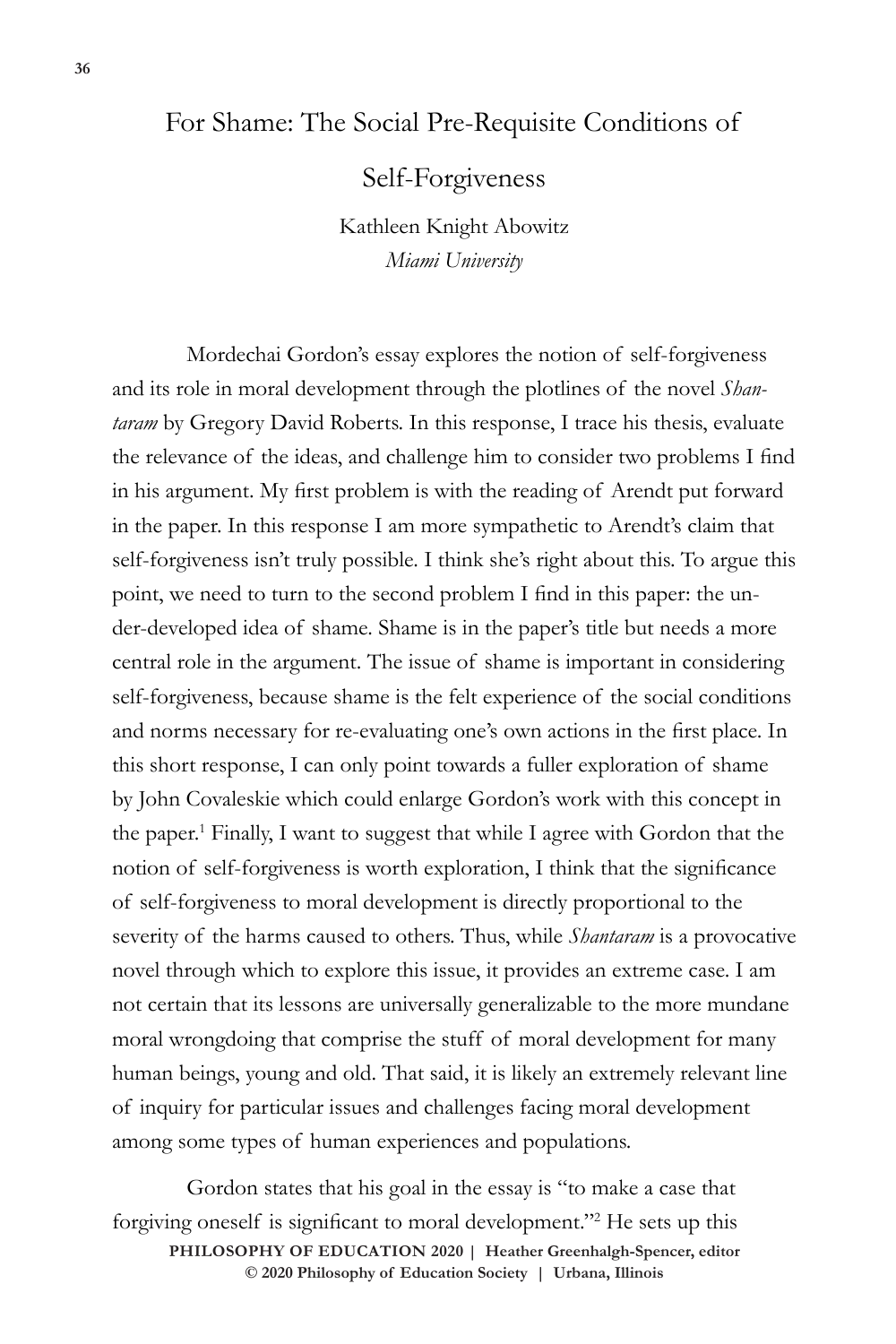argument against Arendt's discussion, in *The Human Condition*, that forgiving oneself is not really possible. Arendt discusses the power to forgive within the human faculty of action, which is the actualization of freedom, creating something new with others. Her argument here situates forgiveness within the political realm, the realm of natality and change. Forgiveness is to react, but in a new and unexpected way, "unconditioned by the act which provoked it."<sup>3</sup> Gordon takes exception with Arendt's further claim, however: "*no one can forgive himself* and no one can feel bound by a promise made only to himself; forgiving and promising enacted in solitude or isolation remain without reality and can signify no more than a role played before one's self."<sup>4</sup> Gordon states that "she says very little in order to substantiate this latter claim, other than to suggest that an isolated individual would never be able to forgive oneself because he or she 'would lack the experience of the person for the sake of whom one can forgive."<sup>55</sup> Arendt, in short, says because forgiveness requires human plurality, or "the presence and action of others who come together in the political arena in order to bring about change and initiate new beginnings,"<sup>6</sup> one cannot logically forgive oneself in any literal sense.

Gordon wants to show us why self-forgiveness is critical in moral development. He uses Claudia Card's work to explain how self-forgiveness is necessary for continuing to meet our moral obligations and avoid future wrong-doing, helping motivate us for the "effort that [future] self-improvement will require."<sup>7</sup> The paper also explores the concept of forgiveness through Douglas Stewart's work, and sets up a moral binary of forgiveness between victim and perpetrator.<sup>8</sup> To forgive is to let go of negative emotions and hard feelings, developing more compassion towards wrongdoers as persons, and seeing them—as human beings—beyond their wrongdoing though not forgetting it. Gordon discusses self-forgiveness as significant for the person who is able to *transform* "painful feelings of negative self-assessment such as guilt, shame, deep disappointment with oneself." Self-forgiveness, for Gordon, is about renouncing self-directed negative attitudes, particularly "personal shame." Gordon says that "shame is often directed not only at the perpetrator's past conduct, but also at some fundamental aspect of oneself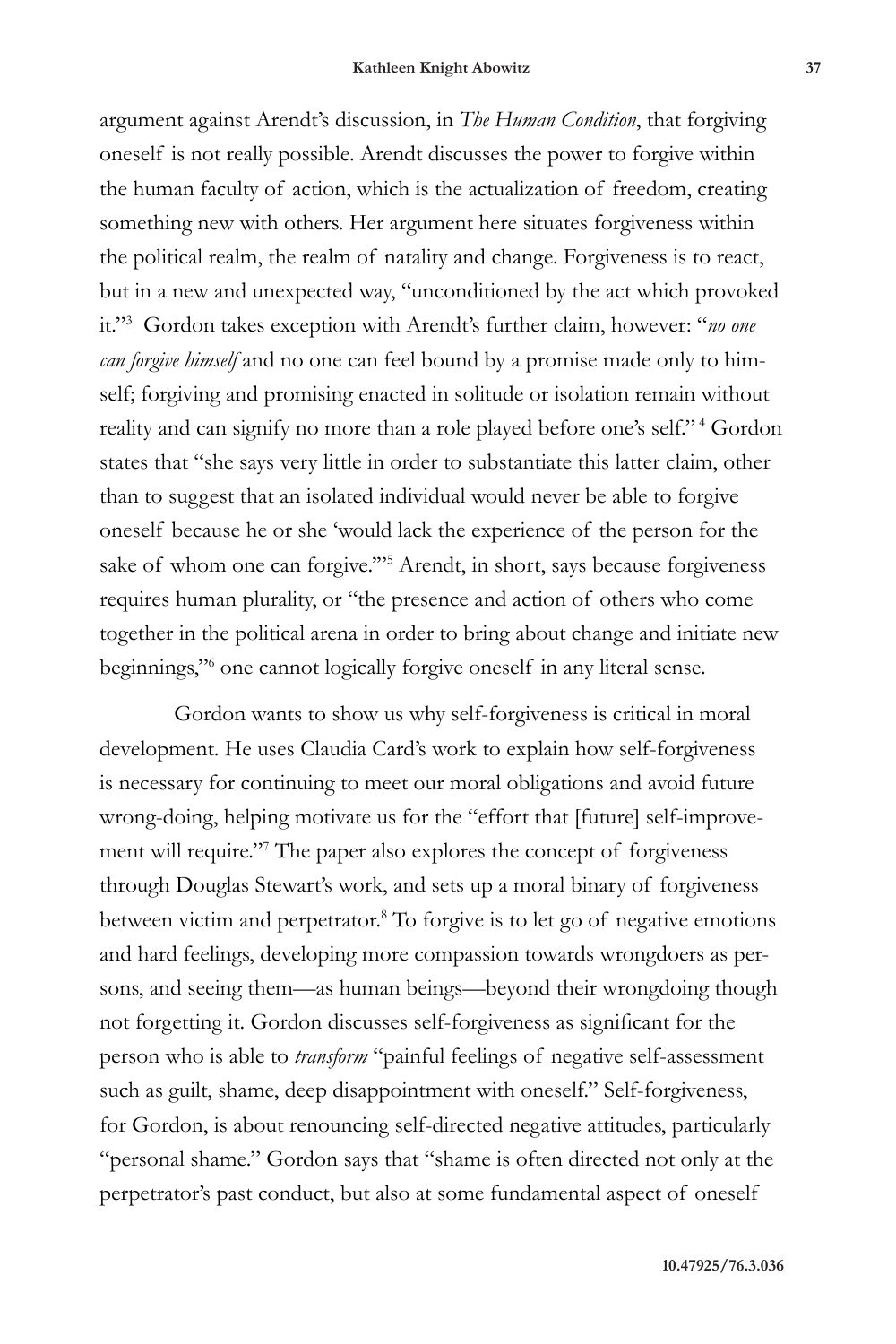## **38 For Shame**

revealed in the undesirable conduct." He acknowledges that "people who have wronged others must experience personal shame and take responsibility for their actions before attempting to forgive themselves."<sup>9</sup>

By Gordon's argument, *Shantaram*'s protagonist can only begin to feel and then try to overcome his wrongdoing through human community in social life. It is only in the deep experience of a human community, in a small village in India, that the protagonist begins to experience the enormity of his past actions in Australia. Lin's heroin addiction, armed robbery, and family abandonment do not fully touch him until he is in a human community where he experiences connection. It is through this relational lens that he is finally able to "see and feel the torment of what I'd done, and what I'd become— the pain and the fear and the waste."10 Lin is able to move towards self-forgiveness only because he has started to experience shame. Shame is the negative self-assessment based on one's feelings of disappointment and embarrassment that we have failed to live up to our own communal moral ideals. Lin does not experience shame until he is within a social, communal context which penetrates his consciousness, which shifts his perspective from that of an atomistic individual to one in intersubjective connection to other human beings.

I think Arendt is correct in her view that "no one can forgive himself" but not in the literal sense in which Gordon interprets this phrase. "Forgiving and promising enacted in solitude or isolation remain without reality and signify no more than a role played before one's self."11 I read this passage as Arendt suggesting that we cannot forgive ourselves without first experiencing genuine or authentic shame about our actions, and shame comes from the presence of others, whether literal or symbolic via the shared norms of the plurality. Arendt seems to suggest that these norms emerge from the "web of human relationships which exists wherever men live together."12 This web of relationships did not become real, for Lin, until he experienced a particular community in India after a great deal of suffering and self-reflection.

**Volume 76 Issue 3** Shame gets a bad rap in our culture today, writes John Covaleskie, yet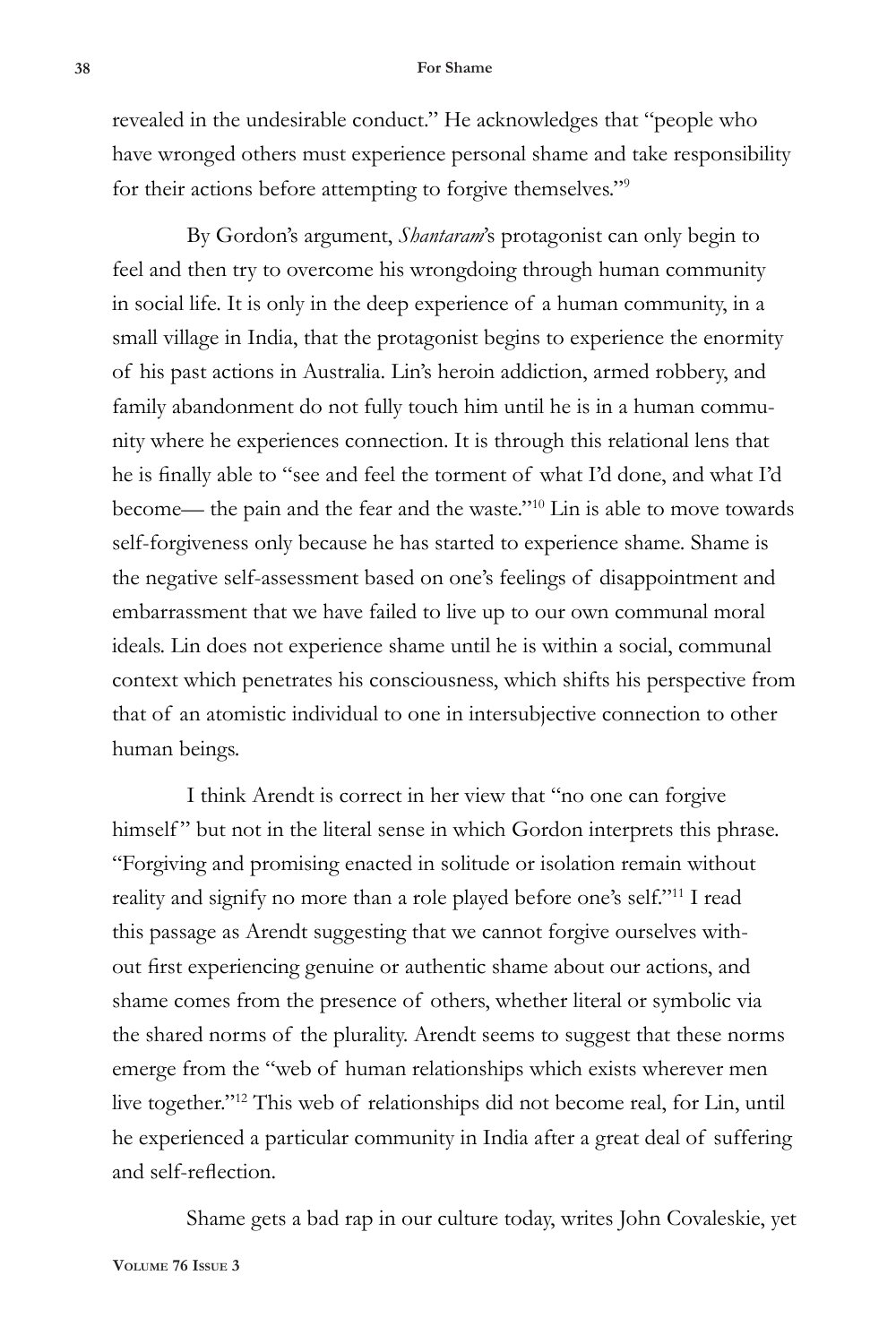it is critical for moral formation. "Shame is a powerful moral emotion, one that reminds us of our moral and personal ideals when we fall short of those ideals and gives us strong motivation to reform."13 Covaleskie of course explains that shame can harm, too, when it is a response to a condition about which one has no control or when it is a response to society's incorrect evaluations of one's actions. I may be made to be ashamed of my identity as an older woman in a society that devalues the contributions of older people, but that is an inaccurate evaluation of aging. I may be made to be ashamed of my ethnic identity if I am Hispanic growing up in a racist community, but that is an incoherent response to an identity category over which I have no control.

The ways we get shame wrong, however, should not discourage us from seeing how shame is essential to maintaining moral communities and attending to our own moral development. Shame is a result of a conscience when, properly formed, is an internal voice but one "shaped by the social memberships we share and the ideals we hold" as a result of those memberships.14 Shame is the negative emotion created when we evaluate ourselves to have fallen short of our ideals. It is a precondition to forgiving oneself for wrongdoing, as shame is itself the emotive recognition of that wrongdoing—the felt experience of disappointment, embarrassment, or sadness that I have not lived up to the moral norms of my community.

I would not disagree with Gordon's assessment that self-forgiveness is an aspect of moral development, but I think its significance is directly proportional to the harm caused to others by one's actions. Moral harms involving violence to others are distinct from other types of wrongdoing that are "victimless" in some important way. Moral crimes which involve violence to others, or major failures of our obligations to others (Lin's desertion of his family) are those likely to require major self-assessment to move beyond. I'm not convinced that more minor infractions require this level of self-pardon in order to learn from and move beyond them in one's life. *Shantaram* is based on a man finding his way out of a world of harm he has caused others in his webs of relationship across his life span. I think the notion of self-forgiveness, then, is less generalizable in terms of its retirement for moral develop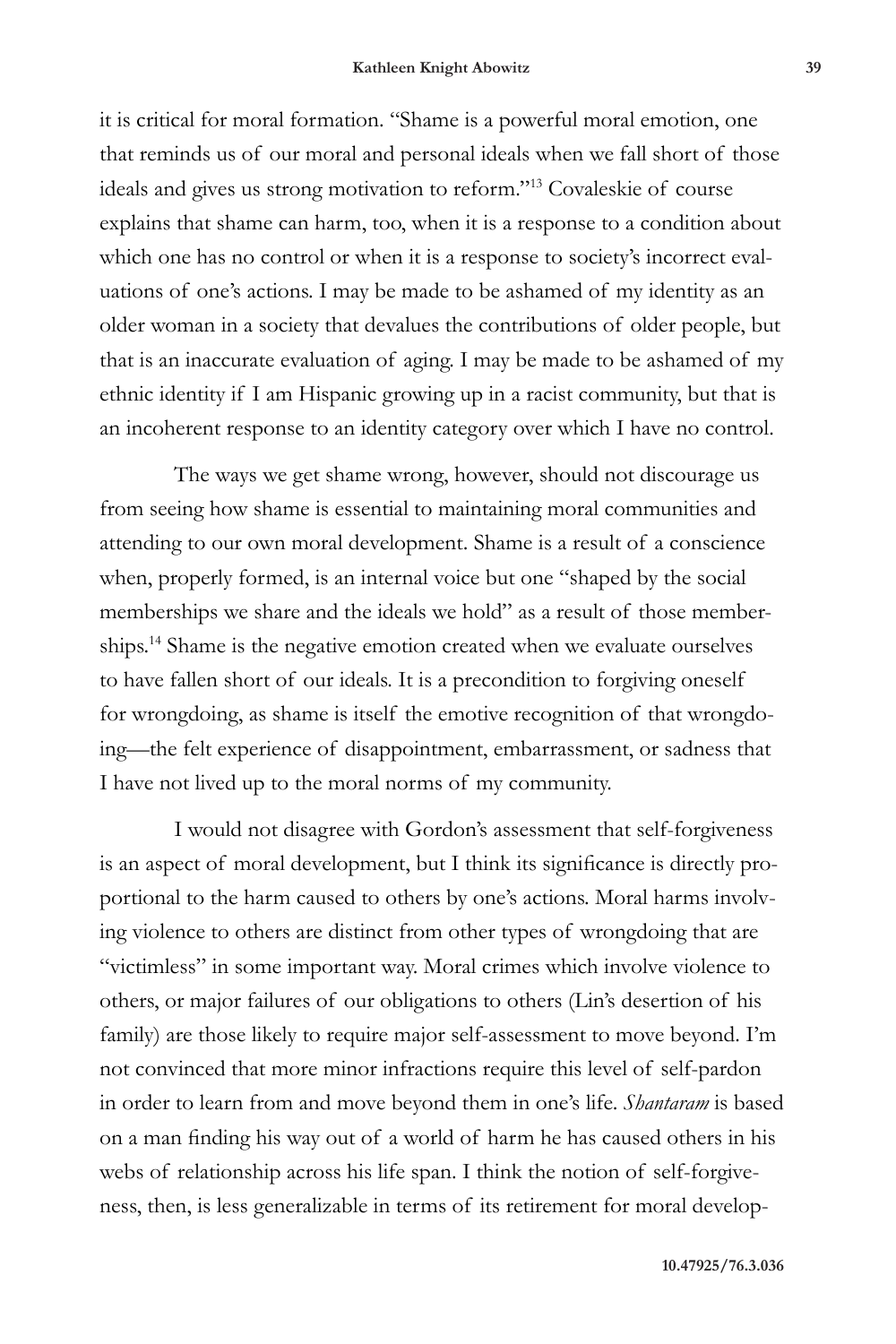ment than Gordon seems to suggest.

That said, I see the value of this thesis. After reading the essay, I sent it immediately to a scholar-friend who is working on a dissertation about prison education. It seems to me that notions of self-forgiveness and moral development could have, among other educational applications, important footholds with those populations who are seeking to find new life paths while grappling with significant harms done to others in the past. Explorations of self-forgiveness may also contribute to philosophical analysis of anti-racism and whiteness identities, wherein one's racial inheritances and privileges must be negotiated by those seeking forgiveness and redemption in anti-racist work.

1 John Covaleski, *Membership and Moral Formation: Shame as an Educational and Social Emotion* (Charlotte, NC: Information Age Publishing, 2013).

2 Mordechai Gordon, "Self-Forgiveness, Shame, and Moral Development," *Philosophy of Education* 76, no. 2 (2020).

3 Hannah Arendt, *The Human Condition* (Chicago: University of Chicago Press, 1958), 241, quoted in Gordon, "Self-Forgiveness, Shame, and Moral Development."

4 Arendt, *The Human Condition*, 237.

5 Arendt, 241.

6 Gordon, "Self-Forgiveness, Shame, and Moral Development."

7 Claudia Card, *The Atrocity Paradigm* (New York: Oxford University Press, 2002), 176.

8 Douglas Stewart, "Thinking about Forgiveness: A Philosophical Preamble to its Cultivation in Schooling," *Journal of Thought* 47, no. 1 (2012): 66-95.

9 Gordon, "Self-Forgiveness, Shame, and Moral Development."

**Volume 76 Issue 3**